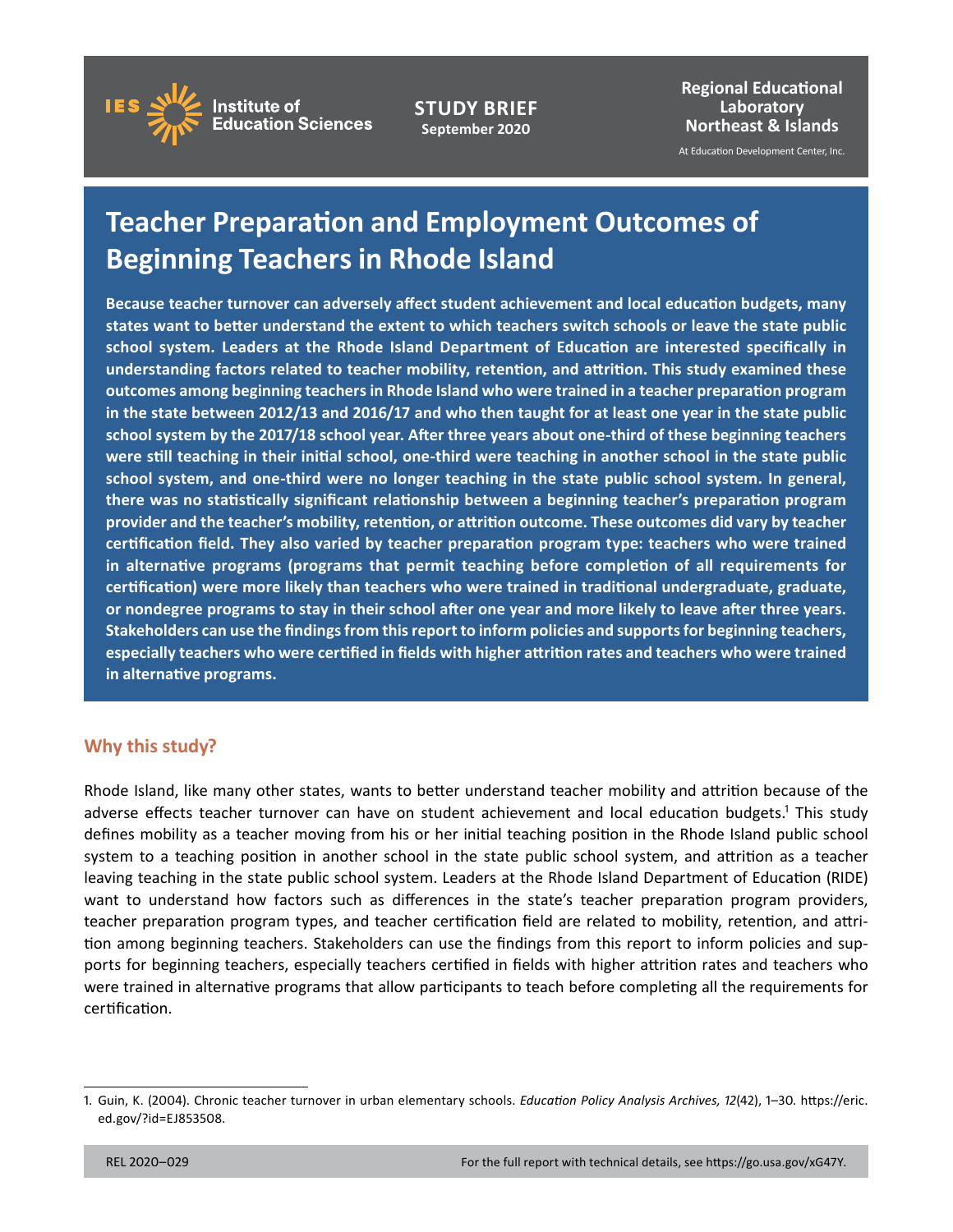#### **What was studied and how?**

This study brief presents the findings of a study of the mobility, retention, and attrition of the 1,164 beginning teachers in Rhode Island who were trained at the state's 11 teacher preparation program between 2012/13 and 2016/17 and who then taught for at least one year in the state public school system by the 2017/18 school year. It answers two research questions:

- 1. What percentages of beginning teachers moved to another school in the state public school system, stayed in their initial school, and left teaching in the state public school system after one year and after three years? Do the percentages differ by teacher preparation program provider, teacher preparation program type, or teacher certification field?
- 2. Is there a relationship between the teacher preparation program provider or program type in which a beginning teacher was trained and that teacher's likelihood of being retained in the state public school system?

The analytic sample size for teacher mobility, retention, and attrition rates was 946 teachers after one year and 453 teachers after three years. The study team used descriptive and statistical analyses to answer the research questions. A mobility variable indicated whether a teacher moved to another school in the state public school system (mover), stayed in his or her initial school (stayer), or was no longer employed in the state public school system (leaver). Cohorts were pooled to produce mobility rates after one year and after three years of teaching in the state public school system.

### **Findings**

*After three years about one-third of beginning teachers who were trained in Rhode Island and who taught in the state public school system for at least one year between 2012/13 and 2016/17 were still teaching in their initial school, one-third were teaching in another school in the state public school system, and one-third were no longer teaching in the state public school system* 

Approximately 62 percent of the 946 beginning teachers who taught in Rhode Island after being trained in the state between 2012/13 and 2016/17 were still teaching in their initial school after one year, and 15 percent were no longer teaching in the state public school system (figure 1). After three years 31 percent of beginning teachers were still teaching in their initial school, 34 percent were teaching in another school in the state public school system, and 34 percent were no longer teaching in the state public school system.

# *Beginning teachers who were trained in traditional undergraduate, graduate, and nondegree teacher preparation programs in Rhode Island had similar mobility, retention, and attrition rates, but beginning teachers who were trained in alternative programs were significantly more likely to leave the state public school system after three years*

Mobility, retention, and attrition rates of beginning teachers were similar for teachers who were trained in traditional undergraduate, graduate, and nondegree teacher preparation programs in Rhode Island after both one year and three years. These rates differed significantly from those of teachers who were trained in alternative programs. After one year teachers who were trained in alternative programs had a lower mobility rate (6 percent) and a higher retention rate (82 percent) than teachers who were trained in traditional undergraduate programs (28 percent mobility and 59 percent retention), graduate programs (19 percent and 60 percent), and nondegree programs (25 percent and 65 percent). After three years, however, teachers who were trained in alternative programs had a higher attrition rate (72 percent) than teachers who were trained in traditional undergraduate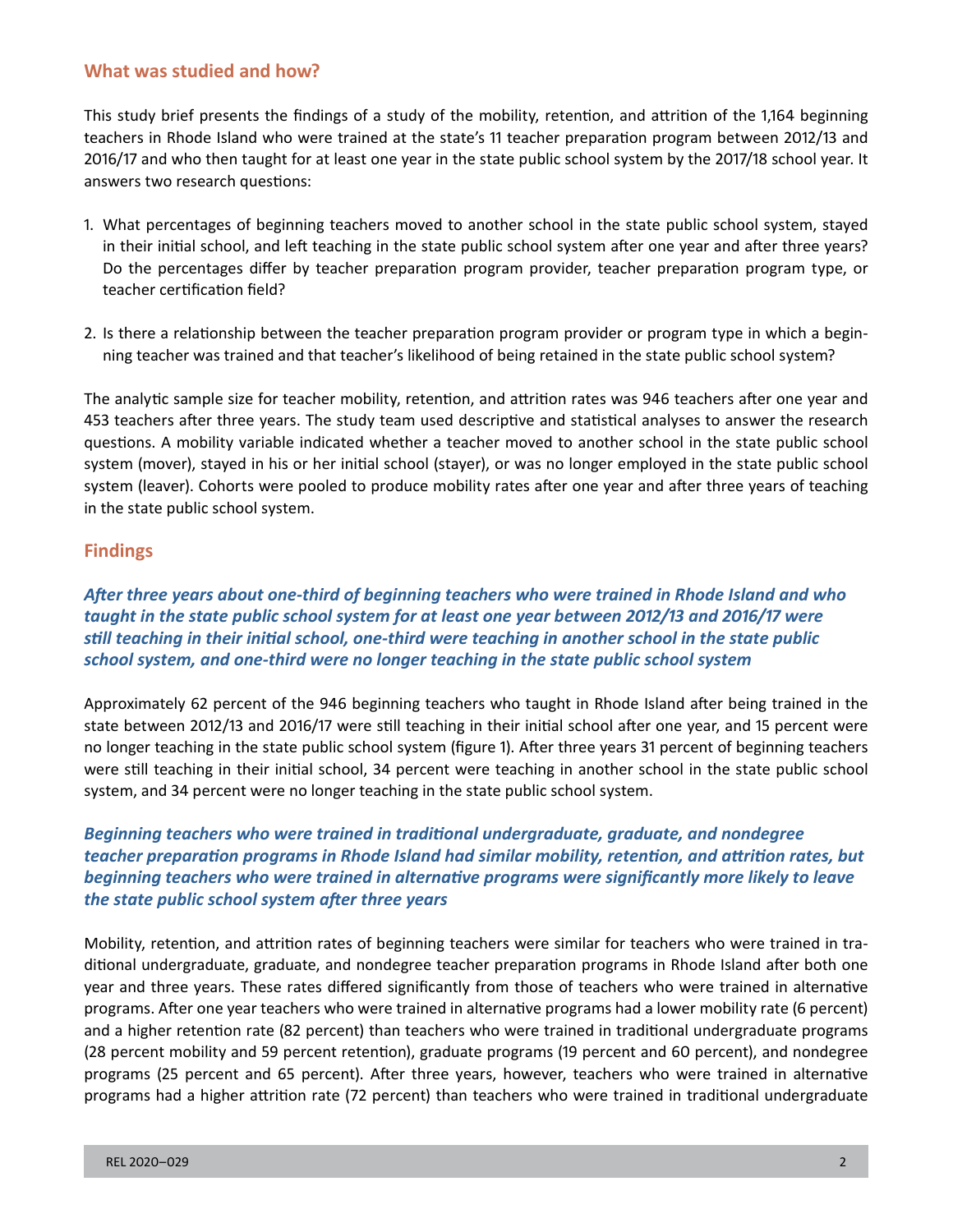**Figure 1. Beginning teachers who were trained in Rhode Island and who taught in the state public school system for at least one year left teaching in the state public school system at a higher rate after three years than after one year, 2012/13–2017/18** 



Note: Less than 3 percent of beginning teachers who were trained in Rhode Island changed roles; to keep the discussion concise, results for rolechangers are presented in the figures but are not discussed in the findings.

Source: Authors' analysis of Rhode Island Department of Education data for 2012/13–2017/18.

programs (21 percent), graduate programs (30 percent), and nondegree programs (32 percent). These findings are consistent with the results from the advanced statistical analysis for research question 2.

# *After one year and after three years, the mobility, retention, and attrition rates of beginning teachers did not differ significantly across individual teacher preparation program providers, except in the case of one private provider offering an alternative program*

Rates of beginning teachers staying, moving, or leaving teaching in the state public school system were not associated with a teacher's preparation program provider except in the case of one private provider offering an alternative program.

# *The three-year mobility, retention, and attrition rates of beginning teachers who were trained in Rhode Island varied by teacher certification field; teachers with special education certification had the highest mobility rate, and teachers with early childhood certification had the highest retention rate*

 cation had a statistically significantly higher retention rate (63 percent) than teachers with elementary certifica-Across teacher certification fields there were no statistically significant differences in one-year mobility, retention, or attrition rates of beginning teachers in Rhode Island. However, after three years teachers with special education certification had a statistically significantly higher mobility rate (44 percent) than beginning teachers with secondary certification (22 percent). Also after three years beginning teachers with early childhood certifition (23 percent; figure 2).

### **Implications**

Because teacher preparation program providers are increasingly accountable to state education agencies for how well they prepare teachers, especially in hard-to-staff schools or subjects, RIDE and the program providers might be interested in these findings and in further understanding why teachers move, stay, or leave. There may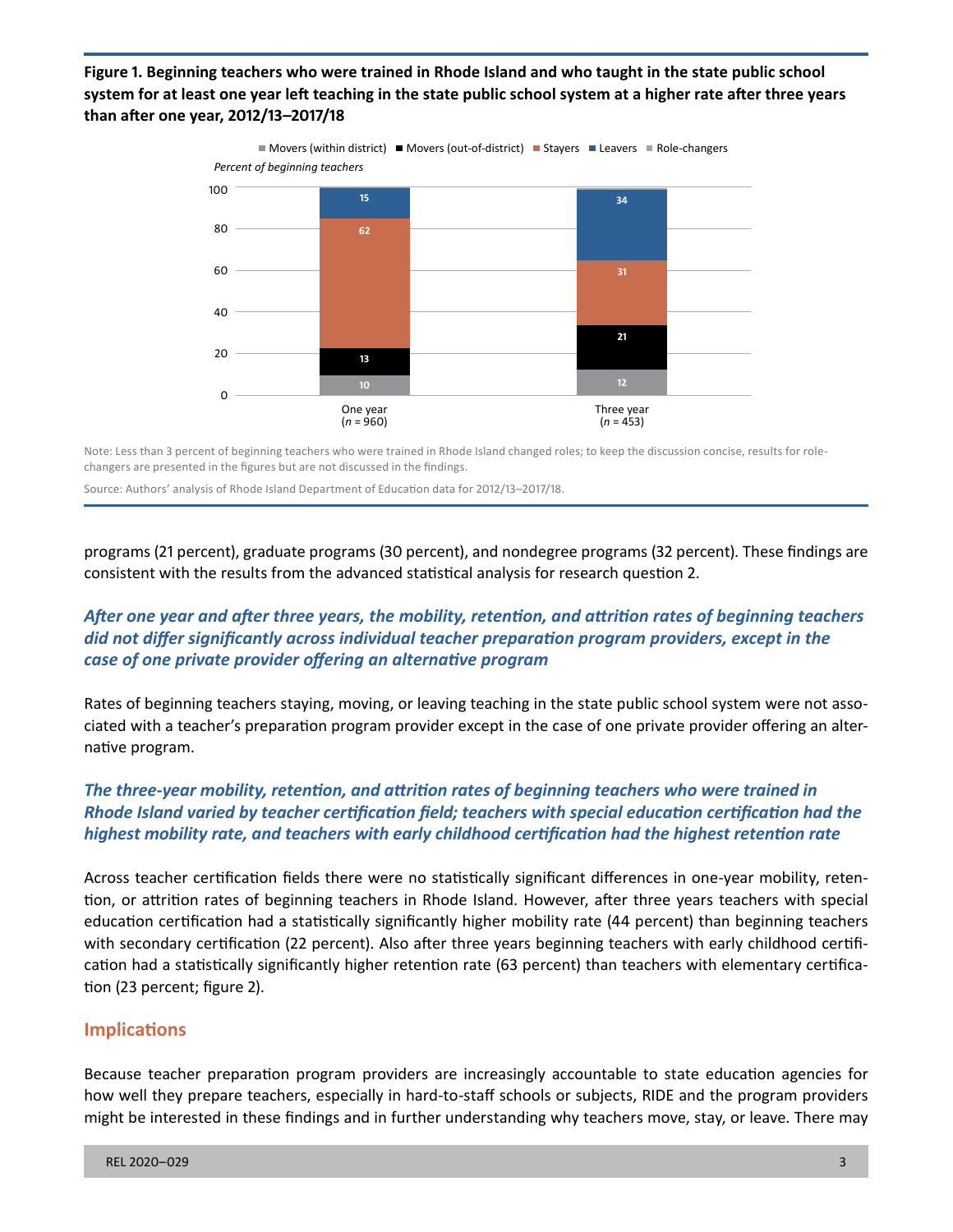**Figure 2. After three years beginning teachers trained in Rhode Island with special education certification had the highest mobility rate, and beginning teachers with early childhood certification had the highest retention rate, 2012/13–2017/18** 



ESL is English as a second language.

Source: Authors' analysis of Rhode Island Department of Education data for 2012/13–2017/18.

be some unmeasured characteristics of the teacher preparation programs, such as those related to the quality of the candidates' experience, that could help explain these patterns.<sup>2</sup> In particular, RIDE might want to investigate why teachers who were trained in alternative programs leave the state public school system at a higher rate after three years than teachers who were trained in traditional programs. Such information, paired with the results of this study, can guide discussions between state policymakers and program providers about whether to promote certain practices, such as offering more courses in teaching and methods strategies or providing more opportunities to observe other teachers. Program providers can use the findings from this study to inform the supports they provide to teacher candidates and beginning teachers, especially those in groups with the highest mobility rates, such as teachers with special education certification, and the highest attrition rates, teachers with secondary certification. In addition, prospective teachers can use the findings to inform their selection of certification field.

An important limitation of this study is that the data do not indicate why a teacher is no longer teaching in a Rhode Island public school. Teachers might have had a one-year position, been laid off for lack of effectiveness, or had another reason for leaving. Without this information, the attrition rates might be overestimated. Another limitation is that the data cover only about 38 percent of teachers trained in Rhode Island (1,164 of 3,045 teachers). Many teachers trained in the state do not go on to teach in Rhode Island public schools, and thus they were not included in this analysis. Therefore, the study is unable to generalize to the broader population of teachers trained in a Rhode Island teacher preparation program.

 2. Ingersoll, R., Merrill, L., & May, H. (2012). Retaining teachers: How preparation matters. *Educational Leadership, 69*(8), 30–34. [https://](https://eric.ed.gov/?id=EJ988729)  [eric.ed.gov/?id=EJ988729](https://eric.ed.gov/?id=EJ988729).